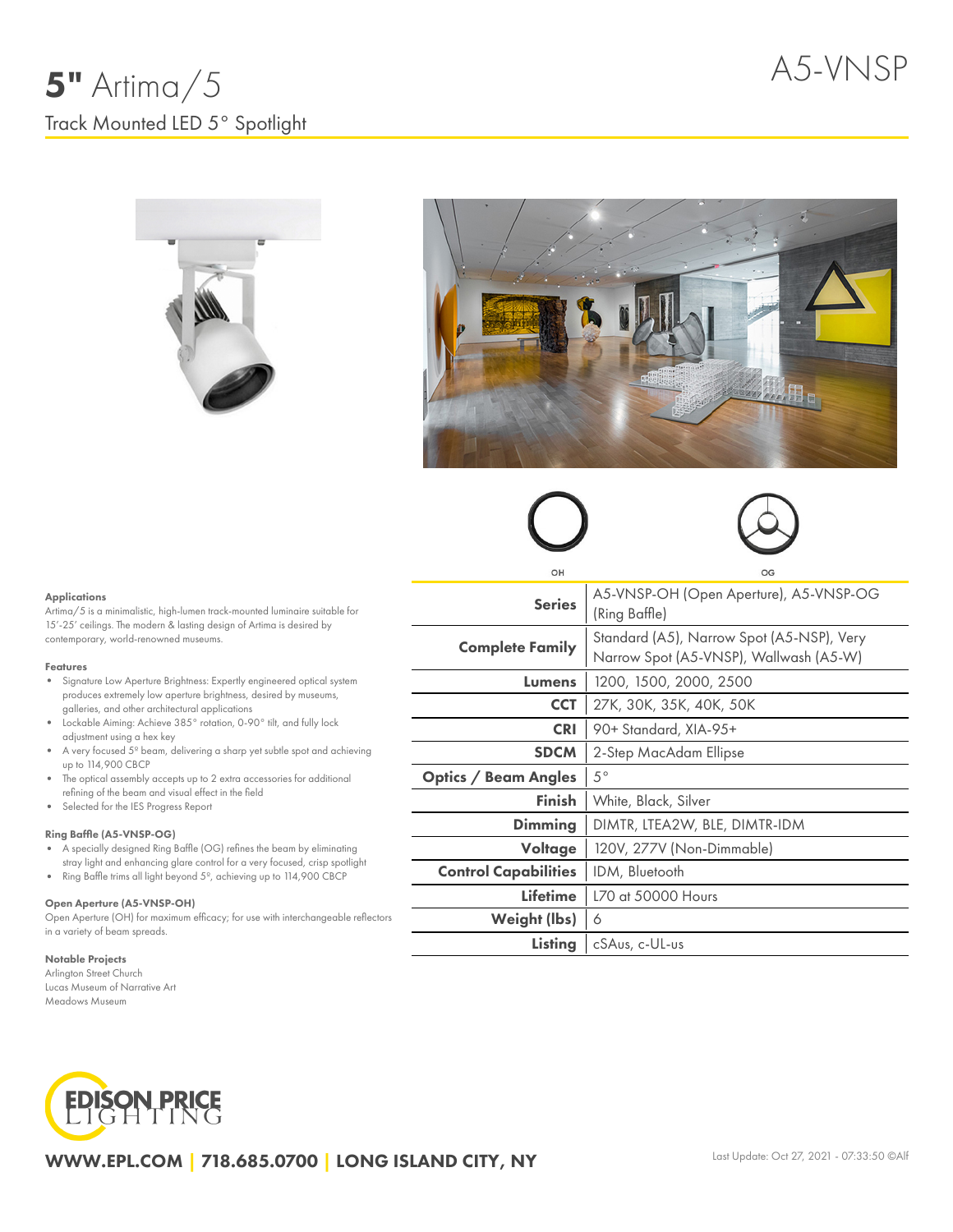# $5"$  Artima $/5$

# Track Mounted LED 5° Spotlight

|         | EXAMPLE: A5-VNSP-OH-1200L-27K-90-5D-DIMTR-120V-WH   |                                                       |                                                                                                    |                         |        |                                                                                                                          |                                              |                       |                                                                                                                                                                                                   |                                                                                 |
|---------|-----------------------------------------------------|-------------------------------------------------------|----------------------------------------------------------------------------------------------------|-------------------------|--------|--------------------------------------------------------------------------------------------------------------------------|----------------------------------------------|-----------------------|---------------------------------------------------------------------------------------------------------------------------------------------------------------------------------------------------|---------------------------------------------------------------------------------|
| Series  | Aperture Assembly Lumens                            |                                                       | <b>CCT</b>                                                                                         | <b>CRI</b>              | Optics | Driver                                                                                                                   | Voltage                                      | Finish                | <b>Optical Accessories</b>                                                                                                                                                                        | <b>Barn Doors</b>                                                               |
| A5-VNSP | OН<br>(Open Aperture)<br><b>OG</b><br>(Ring Baffle) | 1200L<br><b>1500L</b><br><b>2000L</b><br><b>2500L</b> | 27K<br><b>30K</b><br>35K<br><b>40K</b><br><b>50K</b><br>(50K Is Not<br>Compatible<br>with XIA-95+) | $90+$<br><b>XIA-95+</b> | 5D     | <b>DIMTR</b><br>LTEA2W<br><b>NON-DIM</b><br><b>BLE</b><br><b>DIMTR-IDM</b><br>(Integral Rotary<br><b>Dimming Module)</b> | <b>120V</b><br><b>277V</b><br>(Non-Dim Only) | WH<br>BK<br><b>SI</b> | $\blacksquare$<br><b>OA-A5-VNSP-SOL</b><br><b>OA-A5-VNSP-SL20X55</b><br><b>OA-A5-VNSP-SL40X70</b><br><b>OA-A5-VNSP-SL30</b><br>OA-A5-VNSP-SL70<br><b>OA-A5-VNSP-BM</b><br><b>OA-A5-VNSP-LRS67</b> | $\blacksquare$<br><b>BD-WH</b><br><b>BD-BK</b><br><b>BD-SI</b><br><b>BD-RAL</b> |
|         |                                                     |                                                       |                                                                                                    |                         |        |                                                                                                                          |                                              |                       | <b>OA-A5-VNSP-LRS50</b>                                                                                                                                                                           |                                                                                 |

## Note: All extra optical accessories, aperture assemblies, and optics can be ordered separately. Check EPL [Website](https://www.epl.com/) for ordering nomenclature.

#### Optical Purity

- Ridged pattern on the inner surface of the external reflector transmits the beam spread
- A beam smoother softens the light and comes standard; may be replaced with up to 2 optical accessories

#### Twist-and-Lock Optical Reflector

Field-interchangeable internal 'twist-and-lock' reflector is available in a variety of beam spreads – enabling the same luminaire to accommodate different optical distributions.

#### Interchangeable Optical Accessories

Combine optical accessories to effortlessly alter visual effects in the field.

- Both OG and OH aperture assemblies accept up to 2 optical accessories
- A complimentary beam smoother is included with either assembly

#### Track Adaptor – Fully Concealed, Durable Locking

- Stainless steel clips lock fixture into our specially designed track systems. Two 'click' sounds indicate the fixture is secured into the track system
- Clips bite into aluminum, giving extremely durable ground connection
- Edison Price Lighting track systems are designed to completely  $\bullet$ conceal the adaptor for a clean profile
- Adaptors are shipped standard with all track fixtures. A Eutrac track adaptor can be used for mounting to Eutrac; 0-10V and DALI compatibility available. Contact factory for details

#### Seamless Installation

Fixtures may be configured to mount to any Edison Price Lighting recessed, suspended, surface-mounted track systems: [Sightline,](https://epl.com/sightline/) [Highline](https://epl.com/highline/), [Upline](https://epl.com/upline/), [Autobus,](https://epl.com/autobus/) [Eutrac,](https://eutrac.de/product/2surface-track-bus/?lang=en) and [Unicep.](https://epl.com/unicep/)

#### Anodized Construction

Heatsink is fabricated from extruded aluminum then undergoes a meticulous anodization process for a permanent and beautiful finish – increasing corrosion and heat resistance for long-lasting durability.

#### Carefully Applied, Low-VOC Finish

All Edison Price Lighting track fixtures are painted standard with low-VOC water-based paint – diminishing the release of toxic fumes – enhancing air quality and occupant health (unlike solventbased paint).

#### Optical Accessories

- OA-A5-VNSP-SOL (Solite Lens) Stipple-patterned lens to appreciably diffuse the light
- OA-A5-VNSP-SL20X55 (20° x 55° Spread Lens) Delivers a rectangular beam recommended for illuminating mediumsized artwork
- OA-A5-VNSP-SL40X70 (40° x 70° Spread Lens) Delivers a rectangular beam recommended for illuminating wider artwork
- OA-A5-VNSP-SL30 (30° Spread Lens) One-way 30° lateral lens recommended for use with an object light; based on internal beam spread, can elongate the light source vertically or side-to-side
- OA-A5-VNSP-SL70 (70° Spread Lens) One-way 70° lateral lens recommended for use with an object light; based on internal beam spread, can elongate the light source vertically or side-to-side
- OA-A5-VNSP-BM (Beam Smoother) Removes striations from the light source for a subtle wash of light
- OA-A5-VNSP-LRS67 (67% Light Reduction Screen) Reduces light by 67%, emitting 33% of total light; alternative to dimming
- OA-A5-VNSP-LRS50 (50% Light Reduction Screen) Reduces light by 50%, emitting 50% of total light; alternative to dimming
- OA-A5-VNSP-DBL (Daylight Blue) Simulates daylight; ideal for museums, residential, & commercial
- OA-A5-VNSP-PK (Surprise Pink) Complements skin tones; perfect for hospitality applications
- OA-A5-VNSP-AMB Amber Color Filter
- OA-A5-VNSP-BL Blue Color Filter
- OA-A5-VNSP-GR Green Color Filter
- OA-A5-VNSP-RD Red Color Filter OA-A5-VNSP-RAL (Rosco Custom Color) - Consult factory for a brilliant Rosco filter in any color. Click [here](https://us.rosco.com/en/products/catalog/roscolux) to see more
- information on color filters selection
- BD (Barn Doors) Shapes a tight beam of light for a theatrical effect ideal for children's, science, and historical museums

#### XIA-95+ (Xicato)

- XTM Artist Series, XIM Integral Bluetooth Module (BLE + LED), or XOB (COB array light source in as small as 4.5mm form and up to 8300 lumens)
- Best color-matching: within 1 x 2 MacAdam Ellipse Up to 95+ CIE CRI
- Module varies by product family and fixture function.

#### BLE Xicato XID Intelligent Drivers

Powered by Xicato XID (Intelligent Drivers), constant-current drivers that enable Bluetooth controls.

- Dimmable down to 0.1%
- Meets IEEE 1789 recommendations for flicker
- Group or individual remote control via a slide switch
- Bluetooth and IDM can be specified in the same fixture, to allow switching between the two options

#### IDM (Integral Dimming Module) Option

- 120V track only; dim down to 10% using an integral rotary dimmer on the driver case
- Spring-loaded dimmer control shaft can be depressed flush with the driver case to enforce dimmer setting. 'Clock face' markings register dimmer setting

#### Driver

120/277V 50/60Hz; Flicker-free 1% dimming standard; THD < 20%; power factor >.09. Thermally protected. On/off rocker switch is mounted on the exterior of the driver box; included standard for 120V

#### Dimming & Driver Information

[DIMTR](http://epl.com/media/driver/dimtr.pdf) - Triac, incandescent, and electronic low voltage (ELV) dimming down to 5% in 120V only

[LTEA2W](http://epl.com/media/driver/ltea2w.pdf) - Hi-lume 1% 2-Wire 120V Forward-Phase Control [NON-DIM](http://epl.com/media/driver/non-dim.pdf) - 120 or 277V Non-Dimming Control [BLE](http://epl.com/media/driver/ble.pdf) - Xicato XIM Bluetooth Integral Module/Xicato XID Intelligent Driver (Consult Factory For Info)

[DIMTR-IDM](http://epl.com/media/driver/dimtr-idm.pdf) - Integral Rotary Dimming Module

#### **Warranty**

Five-year warranty not including providing extraordinary means of access, such as scaffolding or lifts, to service our products.

#### Listings

- cSAus
- c-UL-us



## WWW.EPL.COM | 718.685.0700 | LONG ISLAND CITY, NY